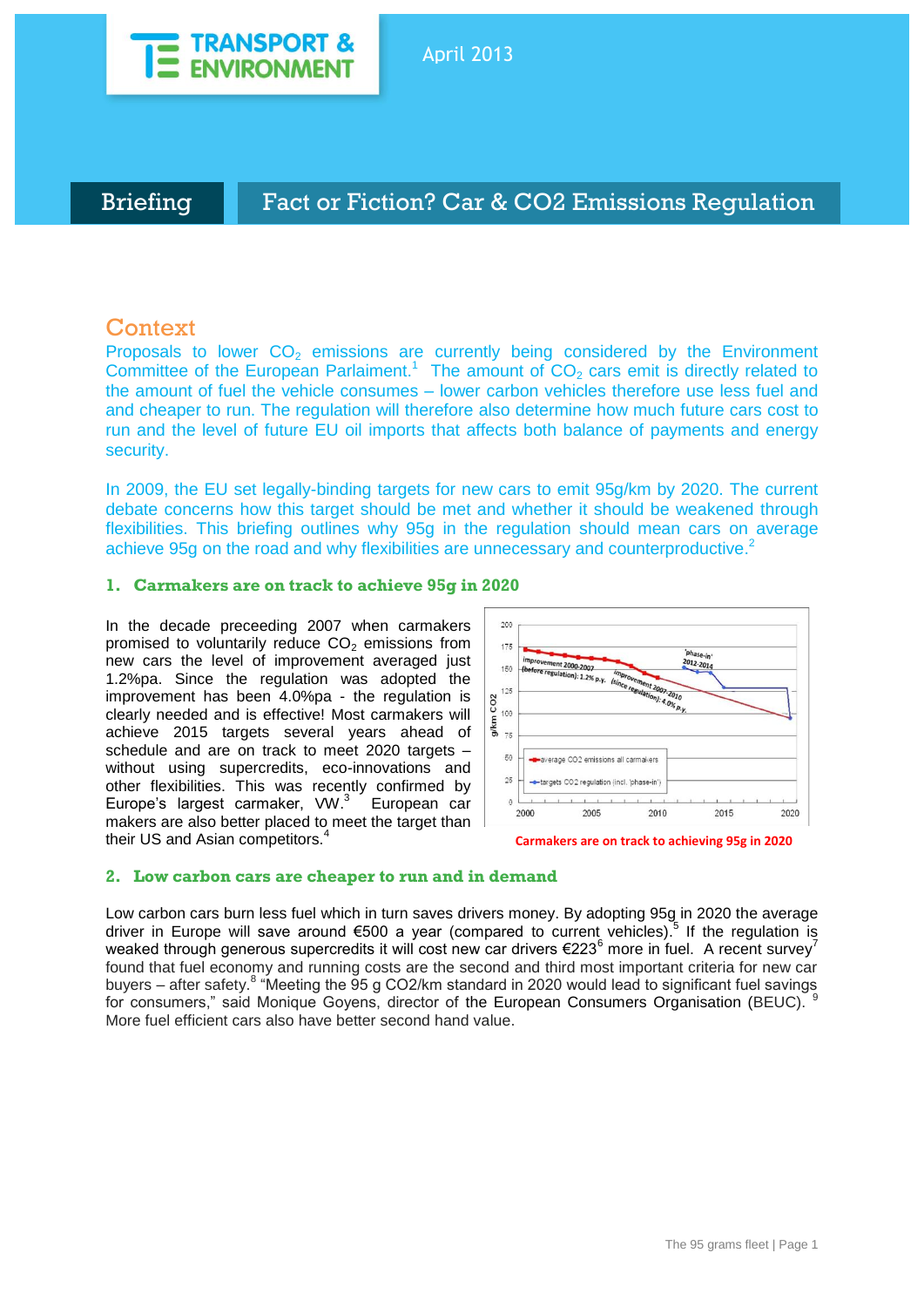### **3. More fuel efficient cars are good for jobs, economic growth and energy security**

A range of authorative studies demonstrate 'employment benefits are likely'<sup>10</sup> to result from CO2 regulations including the Commission's Impact Assessment.<sup>11</sup> Work led by the European Climate Foundation<sup>12</sup> working in partnership with industry, unions and NGO's estimates 350k jobs will be created through the need to design and deploy new technology and boosting consumer spending with the money drivers save in lower fuel bills. If an ambitious long-term target was adopted for 2025 an additional 100k jobs would be created. There are also economic benefits including €12-16Bn of growth by 2025-30. Fuels savings of €36Bn pa (2025-30) also increases the EU's resilience to oil shocks.

### **4. Fuel efficient cars need not be more expensive and vehicles are available NOW to meet the 95g target**

Carmakers scaremongering in 2007 that cars would become 'unaffordable' if the 130g target was adopted have been proved to be entirely wrong. As cars have become more efficient their retail price has also fallen in real terms. There is broad consensus the cost of achieving the 95g target will be no more than €1000 and fuel savings will payback any additional costs within around 2 years.

Expensive electric cars won't be needed to achieve the 95g target that will be met through improving the efficiency of engines, better aerodynamics, transmissions and some hybrids. Cars on the road TODAY achieve an averge 95g's without any need to shift to smaller cars.<sup>13</sup>





#### **5. Car-production is back to pre-crisis levels and levels of profitability are high**

Whilst sales of cars in some EU markets are currently weak, the global motoring industry is booming with sales growing 5.8% in 2012.<sup>14</sup> The global growth in sales is building EU exports<sup>15</sup> and consequently car production in Europe grew by 5% to nearly 16 million vehicles in 2011, back to pre-crisis levelsclose to past levels.<sup>16</sup> Global carmakers are hugely profitable. Recent statements including that, *''The BMW Group experienced the best year of its corporate history in 2011…''* and ''*The Volkswagen Group ...recorded an operating profit of €11.3 billion in fiscal year 2011, surpassing the record figure of the previous year by 57.8%..."* Even Ford that has closed unproductive plant n Europe commented recently that *''Overall, it was our most profitable year since 1998.'' Companies making huge profits in a growing global market can afford the investment in research and development to produce more fuel efficient vehicles in demand globally.*



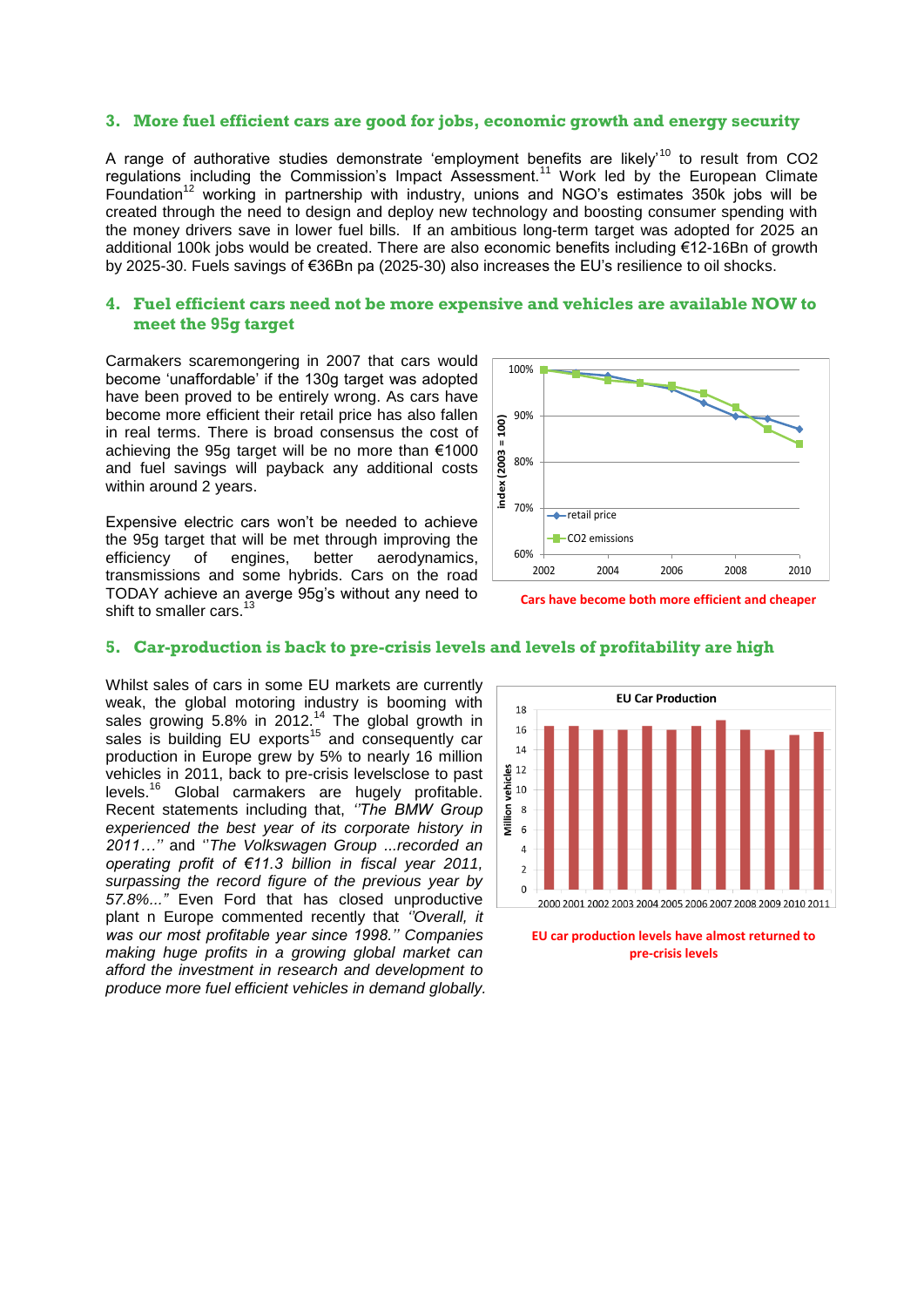## **6. Supercredit incentives for electric vehicles weaken the regulation and reduce the benefit**

Supercredits earn manufacturers additional emissions credits for every ultralow carbon vehicle they sell. They do this by creating imaginary sales of vehicles that enable carmakers to continue to sell gas guzzlers and achieve there targets. The cost of electric vehicles is so high manufacturers are still not encouraged to supply larger numbers. But the amount the regulation is weakened can be significant - the Rapporteurs proposal increases the target by 15g. Supercredits should be scrapped or the amount of weakening limited by a cap and preventing banking of credits.<sup>17</sup> Electric vehicles are not needed to achieve the 95g target and supercredits reduce the benefits of the regulation.



# **7. Adjustments to the targets for individual companies are small compared to the level of flexibilities being demanded by affected companies**

The Commission Proposal updated the way targets for individual manufacturers are set leading to slightly tougher targets for makers of heavier cars (of between 2 - 3.5g/km) but easier targets (by 1 - 2 g). for makers of the lightest vehicles. The Rapporteur has justified generous supercredits that weaken the regulation by around (15g/km) to compensate for adjustments to targets it is clear the compensation is entirely disproportionate.

## **8. Test results are being manipulated resulting in much lower results than drivers achieve on the road**

The gap between vehicle fuel efficiency achieved on the road and that measured in official tests is growing annually, up from 7 to 23% in a decade. A key reason is manipulation of testing results that is responsible for up to 30% of the CO2 emissions improvement measured in new cars between 2002 and 2010. The outdated test, lax procedures and inadequate oversight of measuremets are, and will continue to undermine the regulation and cheat drivers of the fuel savings official data promises. A new and improved test cycle should be introduced by 2016 at the latest and checks made on production cars to ensure these also achieve test results. The Rapporteur and carmakers in contrast want to be able to continue using and abusing the current system for another 8-years.



**test and on the road is growing annually**